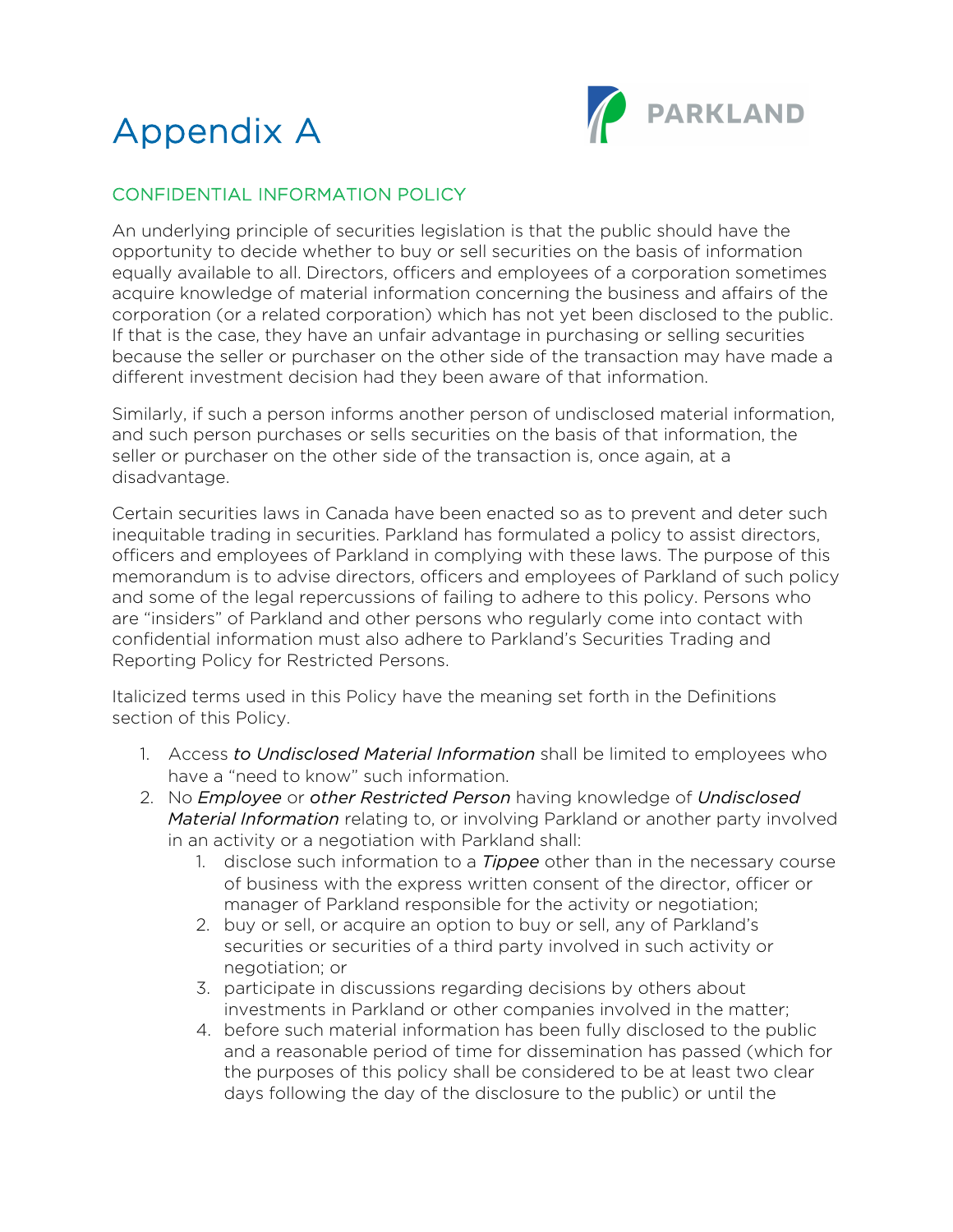activity or negotiation giving rise to the *Undisclosed Material Information* has terminated.

- 3. The director, officer or employee of Parkland responsible for an activity or negotiation which, if known, might reasonably be expected to affect the market price or value of Parkland's securities or that of other parties involved in such activity or negotiation shall be responsible for initiating adequate procedures and controls to restrict the knowledge of such event in accordance with this policy and applicable laws, including:
	- 1. restricting participation or knowledge of such project to the minimum number of *Employees* practicable;
	- 2. notifying all involved *Employees* and *Restricted Persons* of their "insider status" and confidentiality obligations in writing;
	- 3. maintaining a list of all persons who are aware of the activity; and
	- 4. instituting necessary controls to provide adequate security and to monitor the observance of such controls.
- 4. In addition to any precautions which may be imposed on *Employees* and *Restricted Persons* by the person responsible for a matter, the following general precautions shall be adopted:
	- 1. ensure all correspondence concerning the matter is labeled "CONFIDENTIAL";
	- 2. refrain from open discussions concerning the matter where other persons not "in the know" are in the vicinity;
	- 3. do not leave correspondence and other documents concerning the matter in view in your working area and keep them in a secure area;
	- 4. if the matter has been assigned a code name, use the code name on all correspondence and refrain from using specific corporate names whenever possible; and
	- 5. report any information leaks or suspected information leaks to the person responsible for the matter.

## Consequences of Non Compliance with Policy

- 1. *Employees*, *Restricted Persons* or *Tippees* may, under some circumstances, be subject to prosecution which may result in fines or imprisonment or both. In addition to fines, violation may result in liability to shareholders affected.
- 2. Parkland may be held liable for damages resulting from misleading or untrue statements or the failure to disclose information on a timely basis, and the reputation and standing of Parkland and its *Employees* in the community may be tarnished.
- 3. Securities' exchanges could require the untimely disclosure by Parkland of information to stop or confirm rumors.

Strict compliance with this Policy is required. An *Employee* who fails to adhere to this Policy may be subject to disciplinary action by Parkland, which could result in termination of employment.